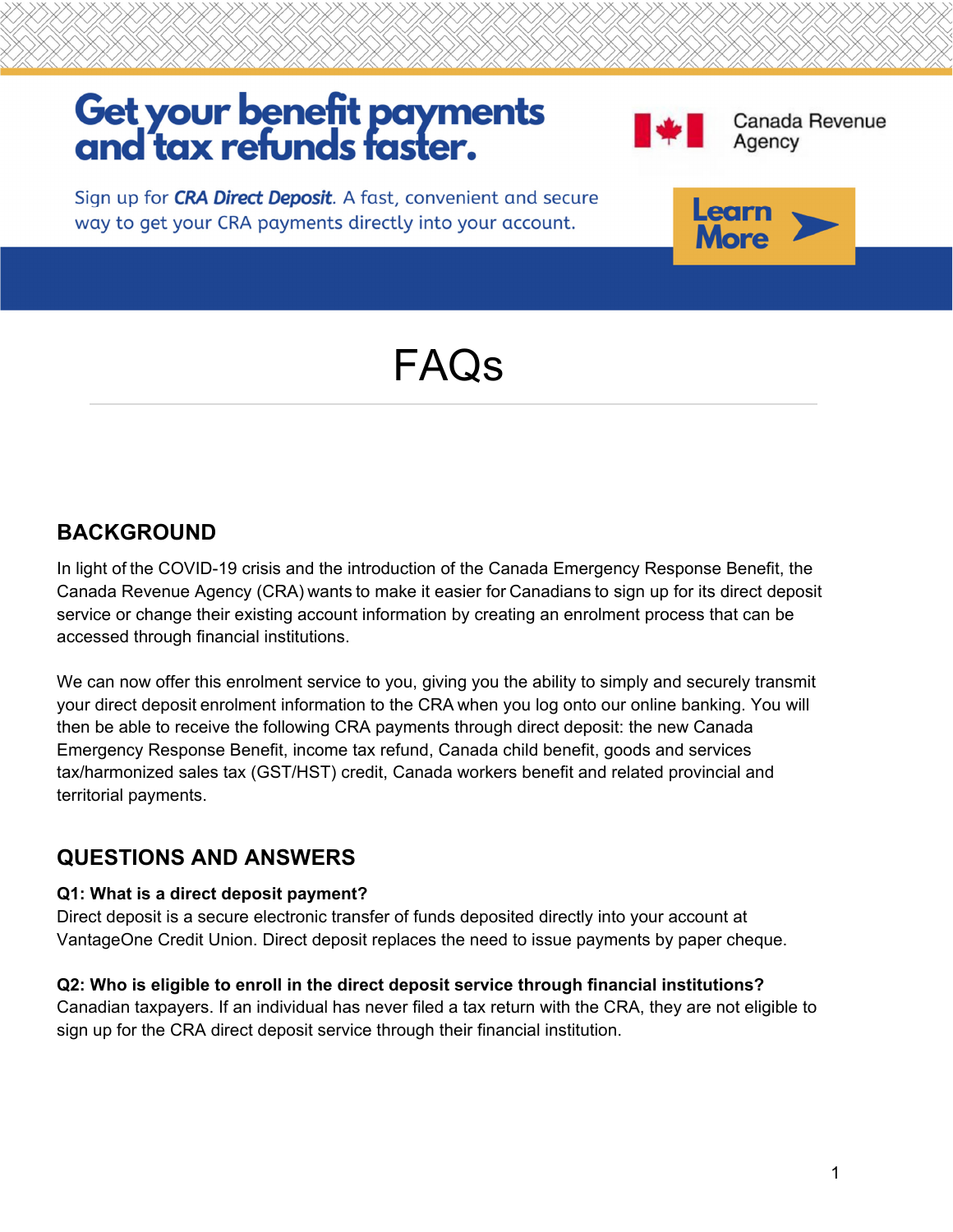#### **Q3: Why is direct deposit enrolment only available to individuals and not businesses?**

The direct deposit service is strictly for individuals using their SIN to register.

The CRA has confirmed that the that Canada Emergency Response Benefit only supports SIN-based payouts and are not applicable to loans currently being provided for small businesses with a Business Number.

Small businesses with a Business Number will be able to update their Direct Deposit information through their business portal here: https://www.canada.ca/en/revenue-agency/services/e-services/eservices-businesses/business-account.html?utm\_campaign=not-applicable&utm\_medium=vanityurl&utm\_source=canada-ca\_my-cra-business-account

#### **Q4: Why should I sign up for direct deposit?**

Direct deposit allows you to access your money faster and is more convenient as your payment will not be delayed due to unforeseen circumstances such as bad weather. It is reliable and your payment will always be deposited on time in your account.

For those eligible for the Canada Emergency Response Benefit, we encourage you to sign up for direct deposit with us as soon as possible to receive your benefit payments on time.

#### **Q5: Will I still receive cheques if I sign up for direct deposit?**

No. Once you are enrolled for direct deposit, you will receive CRA payments such as benefits, credits and refunds directly to your account.

#### **Q6: What payments can I receive through direct deposit?**

If you are eligible, you can receive your Canada Emergency Response Benefit payments directly to your bank account.

You can also receive payments such as your income tax refund, benefits and credits such as the Canada child benefit (CCB), the goods and services tax/harmonized sales tax (GST/HST) credit, Canada workers benefit (CWB), and provincial and territorial payments such as the Ontario Trillium Benefit (OTB).

#### **Q7: Is it safe to sign up for direct deposit?**

In order to offer this direct deposit enrolment service, VantageOne signed an extensive Terms of Use Agreement with the CRA which obliges us to use consent and privacy statements with all our clients who enroll in CRA direct deposit. By signing these consent and privacy statements you will acknowledge and agree that:

- To facilitate your direct deposit enrolment with the CRA:
	- $\circ$  The CRA requires your name, bank account information, date of birth and social insurance number (SIN).
	- $\circ$  VantageOne will provide to the CRA your name and bank account information as set out above, as well as the date of birth and SIN that we have on file for you.
- Once the CRA has completed your direct deposit enrolment, the Receiver General will deposit any amounts to be paid to you by the CRA.